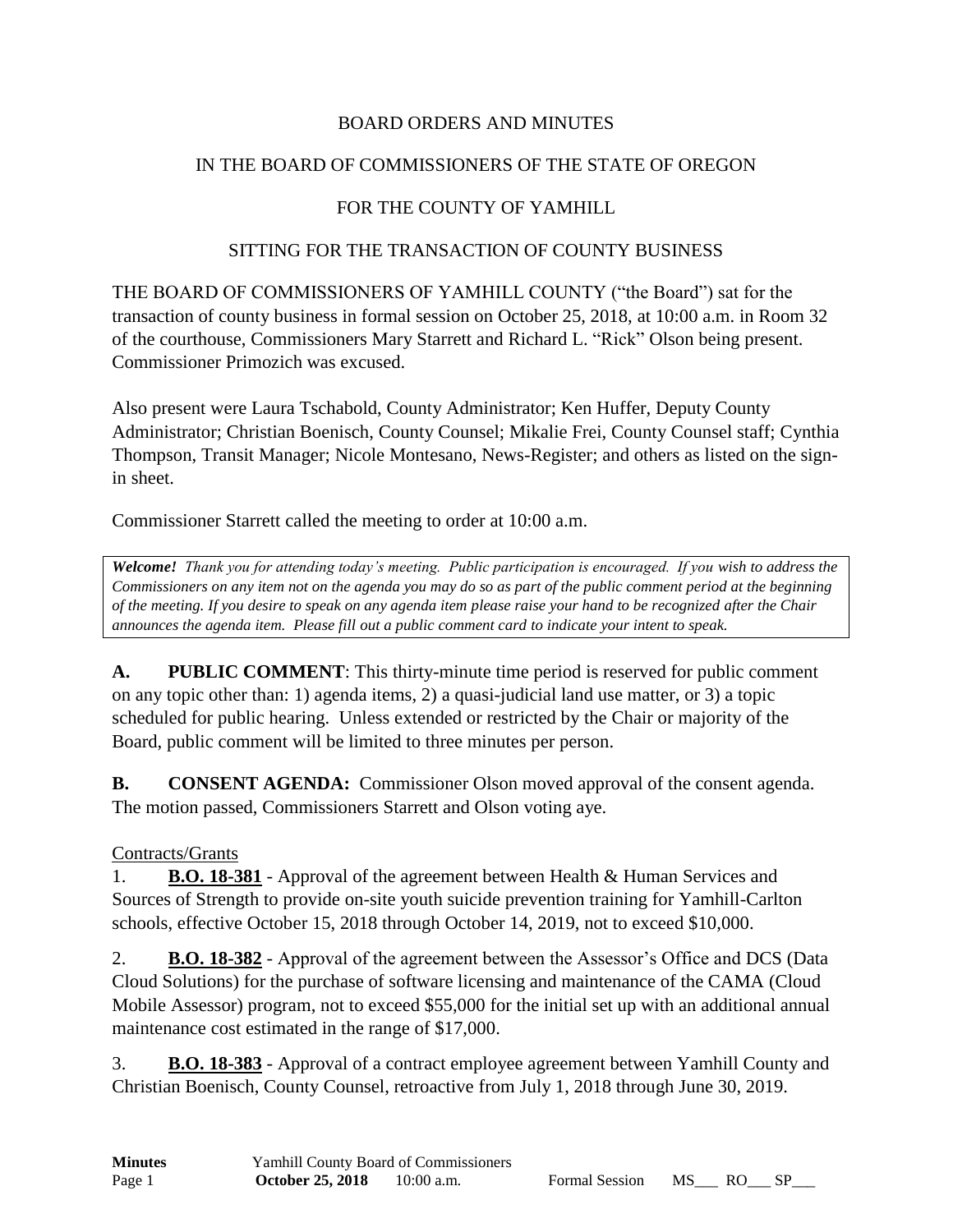Vehicles

4. **B.O. 18-384** - Approval of the purchase of two Caterpillar 140M all-wheel drive graders from Peterson Caterpillar for \$317,904 each and replace the units 15-153 and 15-254 to Peterson Caterpillar for a minimum trade in value of \$196,000 each.

## **C. OLD BUSINESS:** None.

**D. OTHER BUSINESS** (Add-ons and non-consent items):

1. **B.O. 18-385** - Consideration of approval of the adoption of the Yamhill County Transit Area (YCTA) 2019-2021 Special Transportation Fund (STIF) Plan.

Commissioner Olson moved approval of item D1. The motion passed, Commissioners Starrett and Olson voting aye.

2. **B.O. 18-386** - Consideration of approval of revised bylaws for the Yamhill County Transit Advisory Committee (YCTAC) (B.O. 18-341).

Commissioner Olson moved approval of item D2. The motion passed, Commissioners Starrett and Olson voting aye.

## **E. PUBLIC HEARINGS:** None.

## **F. ANNOUNCEMENTS:**

1. For information on county advisory committee vacancies, please refer to the county's website, [www.co.yamhill.or.us/content/volunteer-opportunities](http://www.co.yamhill.or.us/content/volunteer-opportunities) , or call the Board of Commissioners' office at 503-434-7501 or 503-554-7801 (toll-free from Newberg).

For questions regarding accessibility or to request an accommodation contact the Board of Commissioners' office at (503)-434-7501 or (503)-554-7801 (toll-free from Newberg) or email at [bocinfo@co.yamhill.or.us](mailto:bocinfo@co.yamhill.or.us)

Following Commissioner announcements, the meeting adjourned at 10:03 a.m.